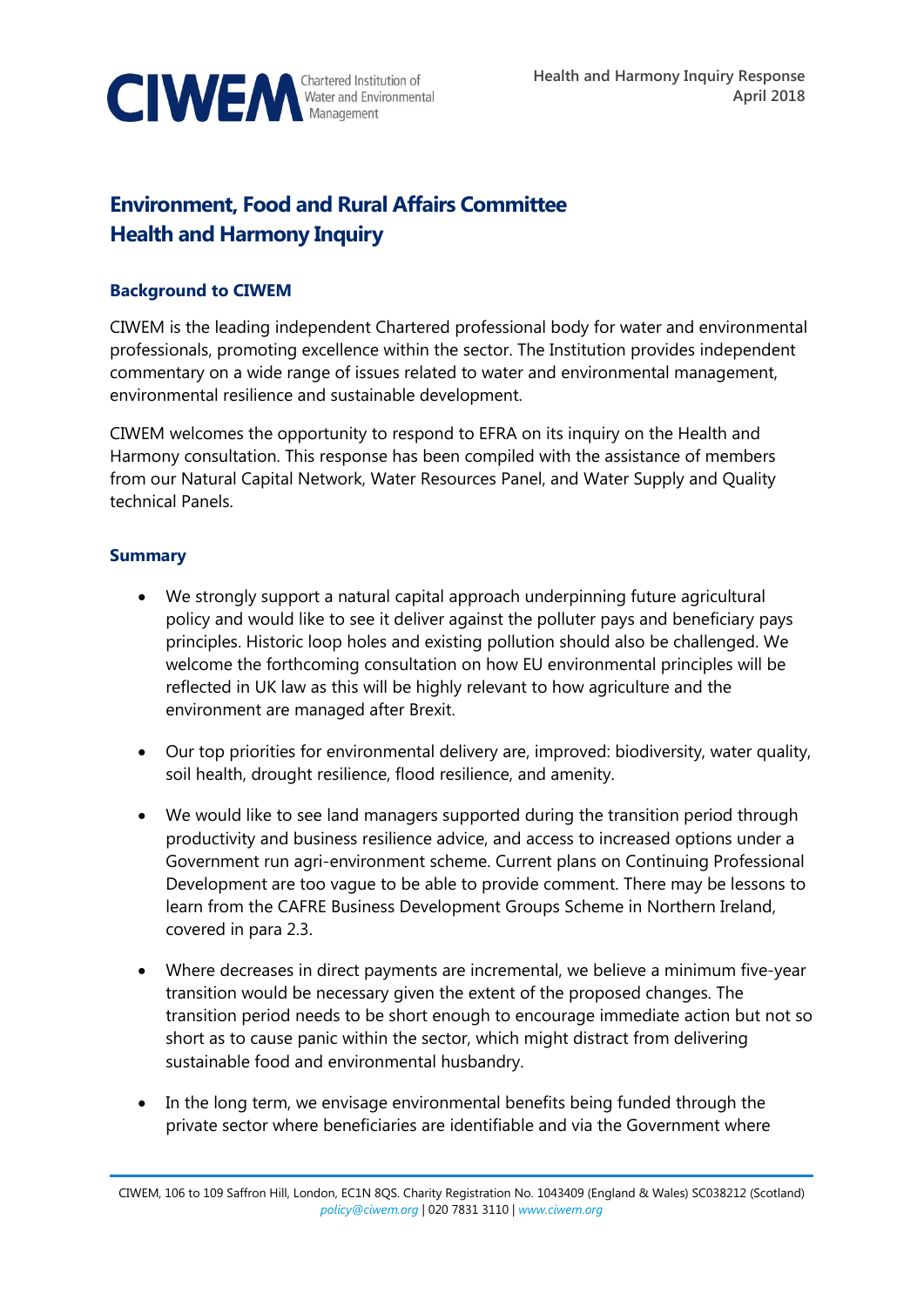benefits are truly public. This will require a well-developed and administered system of natural capital accounting.

- The Government should be actively involved in supporting the development of a private market for ecosystem services through: researching and promoting valuation methods, acting as a first loss investor in flagship projects, providing guidance on how to deliver environmental benefits, and addressing the current lack of suitable metrics for delivery.
- We would like to see a review of the role of the supply chain in enabling sustainable production. Any review should cover production standards, including waste of imperfect produce, and financial returns across the supply chain.

#### **Response to inquiry questions**

#### **1. What will the consequences of the withdrawal of Direct Payments be?**

- 1.1 The environment is a priority for CIWEM. It is also important for the nation, providing the raw materials and services needed by businesses and individuals. The Government must ensure that no environmental deficit is created during the transition to no Direct Payments. Sustainable food production is costly and must be funded appropriately. If Direct Payments are not replaced by other income sources during the transition, we anticipate that environmental damage will occur.
- 1.2 The impacts of withdrawing Direct Payments on individual farm businesses are likely to vary based on factors such as; profitability, sector, farm size and level of diversification. Impacts will also vary depending on the transition period length, how transition is managed, and what the industry transitions to. The transition period is covered in response to question 5.
- 1.3 Profit margins vary across sectors. Less profitable sectors, such as upland sheep farming, will be more exposed to the withdrawal of support than others. It may be that small farm businesses, who do not benefit from efficiencies of scale, are also at risk of being impacted more greatly than others.
- 1.4 Small farms contribute to the structure of the farming industry by providing diversity and are often an important stepping stone for entrants to the farming profession. They allow farmers to build up their experience and asset base, both of which can act as reassurance to landowners looking to let their land. The let sector provides important opportunities for farmers to access land. Where landowners do not feel confident letting their land they may choose to have it contract farmed instead.
- 1.5 Farmers who are unprofitable are likely to suffer financial hardship as Direct Payments are withdrawn. Assistance in sustainably improving productivity and profitability could reduce the impact of Direct Payments withdrawal.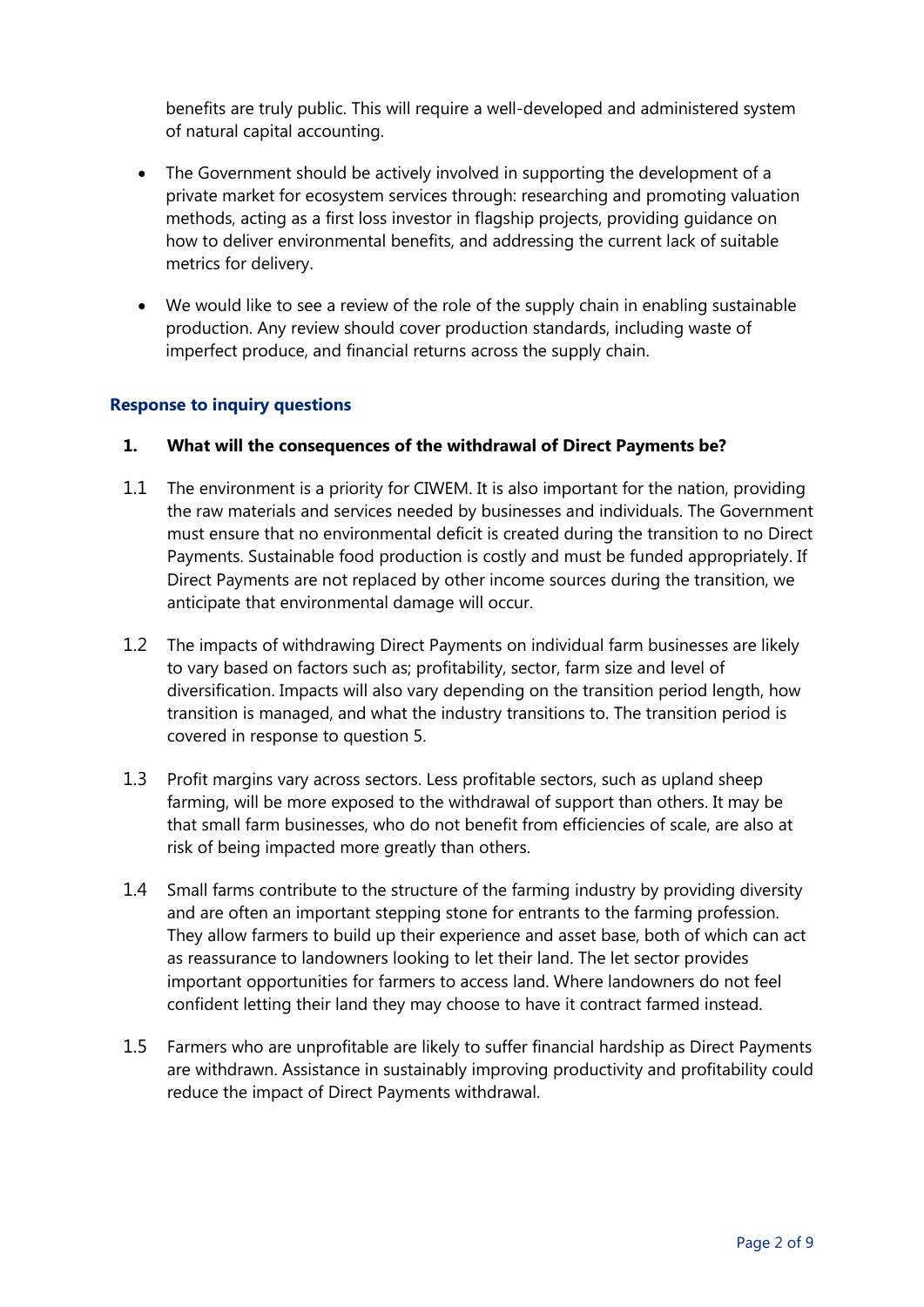- 1.6 Reduction of Direct Payments will make compliance with environmental regulations more challenging, likely increasing non-compliance levels. Many farmers already struggle to meet regulations where compliance requires capital investment.
- 1.7 Farmers who face financial hardship will not be able to prioritise production of high quality, environmentally sustainable food. In cases where financial hardship is severe farmers may be forced to leave the profession.
- 1.8 Where a farmer is an owner occupier, exit from the profession may include selling farmland. If large numbers of farmers face financial hardship, farmer demand for land might decrease and land could instead be purchased by investors. With only the top 25% of farmers profiting from agricultural activity, investors may choose not to produce food. On a large scale, this could impact the agri-food sector, the County's self-sufficiency and landscape character.
- 1.9 If upland farmers must leave the industry, alternative management will be required so that the landscape can continue to support tourism and wellbeing. The cost of securing alternative conservation management is unknown. The impacts on communities should also be considered. These might include increased unemployment and rural to urban migration.
- 1.10 Farmer reliance on Direct Payments stems, at least in part, from low market returns. Current food prices and market supply chains do not generally provide farmers with an adequate income, impacting their ability to produce sustainable food.
- 1.11 Government focus on affordable food has resulted in relatively cheap prices on the shelves with large external costs in the form of agricultural subsidies and payments for environmental repairs. Paying to repair damage resulting from unsustainable farming practices is not efficient. Policies and funding should focus on mitigating the risk of environmental damage from food production, not repairing damage that has been allowed to occur.
- 1.12 Despite low prices, we have also seen a trend for increasing welfare and environment production standards. If farmers are required to produce food to high environment and welfare standards, the potential benefits of this must not be mitigated by sale of cheaper imported food produced to low standards. In a global society outsourcing production of environmentally damaging cheap food should not be acceptable.
- 1.13 Farmer returns are also affected by supermarket refusal to purchase visually imperfect produce. According to the Institution of Mechanical Engineers, up to "30% of the UK vegetable crop is never harvested"<sup>1</sup> on the grounds of cosmetic imperfections or because farmers over-produced to ensure enough acceptable food could be provided to buyers. This highlights an area where farmer returns, environmental sustainability

<sup>&</sup>lt;sup>1</sup> [Institution of Mechanical Engineers](https://www.imeche.org/docs/default-source/default-document-library/global-food---waste-not-want-not.pdf?sfvrsn=0) (2013), *Global Food: Waste Not, Want Not*, page 18.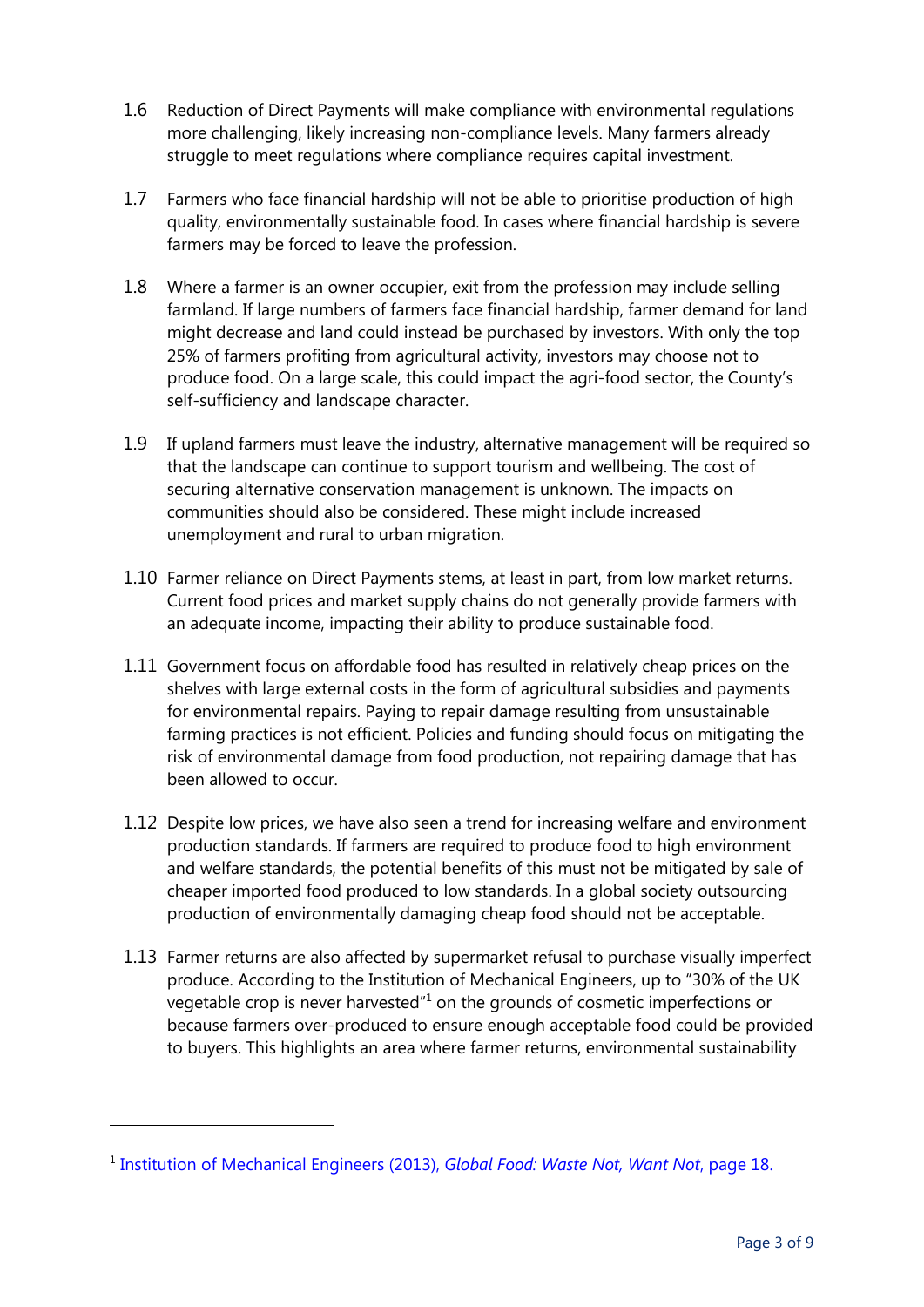and self-sufficiency levels could be improved through reducing the amount of food wasted on cosmetic grounds.

- 1.14 Changing supermarkets' purchasing will require consumer education to alter demand. Food waste has previously received attention from TV Chef Jamie Oliver and should be more widely considered. Access to the countryside could play an important role in consumer education, as demonstrated by the success of the Open Farm Sunday initiative.
- 1.15 Without any increase in food prices, the proportion of grown food purchased by retailers, or the proportion of sale value that is returned to the producer, the removal of farm subsidies will have a greater impact.
- 1.16 We would like to see a review of the role of the supply chain in enabling sustainable production. Any review should cover production standards, including waste of imperfect produce, and financial returns across the supply chain.
- 1.17 Diversified businesses will be less exposed to the withdrawal of direct support, if diversified income streams are unrelated and remain constant. To manage the withdrawal of subsidies, more farmers may choose to diversify, taking land out of food production to support alternative income generation. This will result in reduced domestic food production, increasing the need for imported food. However, whilst the amount of land needed for diversification varies, diversifications do not often require a large proportion of the farm.
- 1.18 In summary, the potential consequences of the withdrawal of Direct Payments might include: financial hardship for farmers, less compliance with regulations, environmental damage, sale of agricultural land, and reduced influence over how land is managed.
- 1.19 The management of the transition and the end destination will affect the impact of the withdrawal of Direct Payments. Impacts will also vary greatly across sectors and perhaps farm size. Poor management during the transition could result in environmental degradation, negatively impacting efforts to deliver a Green Brexit and the Government's 25 Year Environment Plan.

## **2. To what extent do the Government's proposals support farmers to improve their profitability and prepare for the new agricultural policy?**

- 2.1 The Government's proposals, as currently framed in the food, farming and environment consultation, do not provide a clear or convincing vision for the future support of farmers.
- 2.2 While the consultation raises questions on productivity and profitability, it asks for respondents to provide priorities rather than setting out a vision.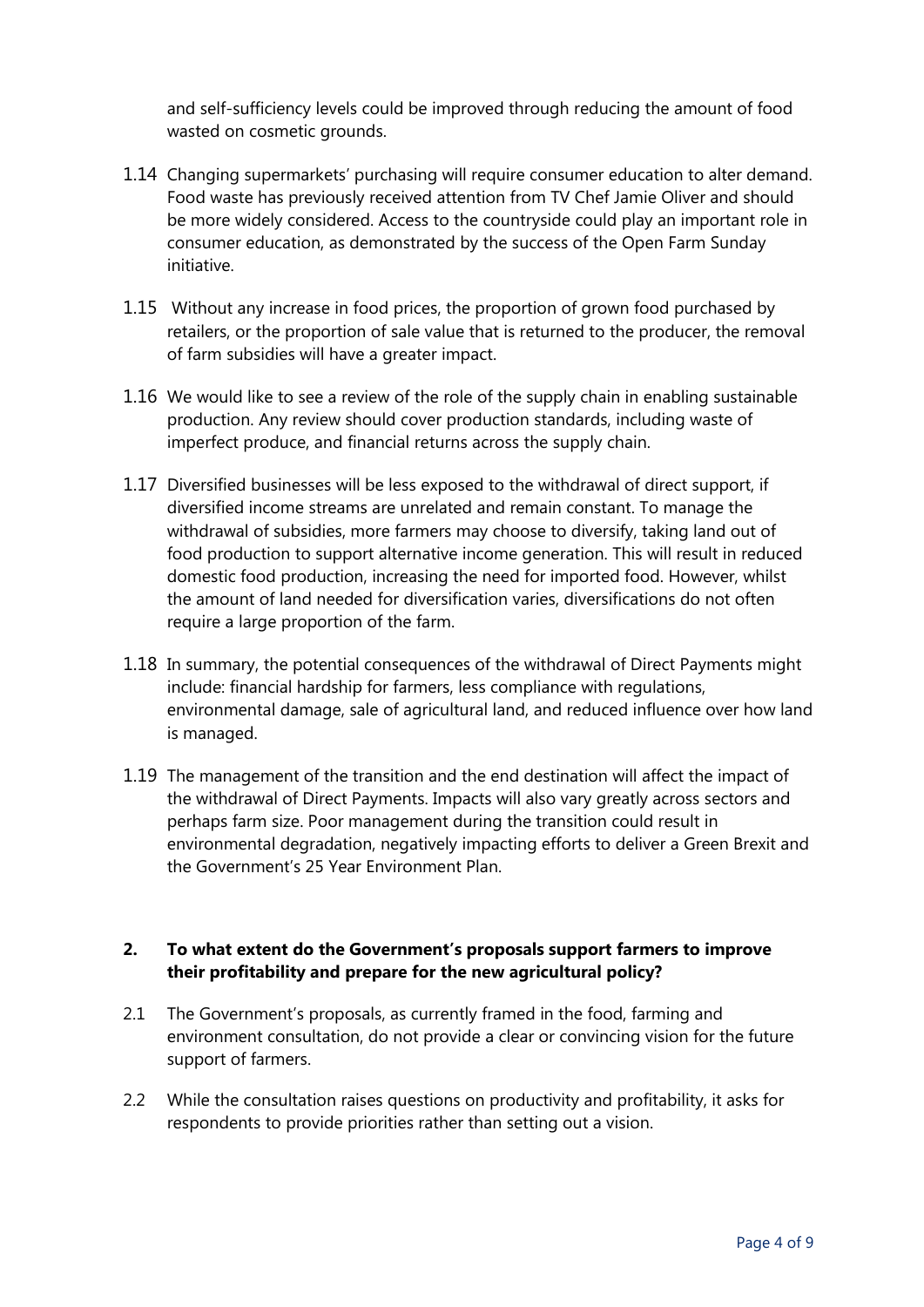- 2.3 We note that Continuing Professional Development is seen as one way to increase productivity. The College for Agriculture Food and Rural Enterprise (CAFRE) in Northern Ireland has had success in running its Business Development Groups Scheme<sup>2</sup>, from which lessons could be learnt. The EU funded scheme provides an opportunity for small groups of farmers to meet and discuss agreed topics. The key components of the programme are maintaining a business development plan, benchmarking, attending training events and sharing information with other group members. The scheme is facilitated by CAFRE advisers and participation is financially supported.
- 2.4 Farmer to farmer knowledge exchange is an effective way of increasing best practice and productivity. We believe that farmers in England could benefit from a scheme like that run by CAFRE. Such a scheme could be facilitated by the Agriculture and Horticulture Development Board or Farming and Wildlife Advisory Group (FWAG). FWAG would be well positioned to bring in knowledge to help encourage provision of environmental benefits.
- 2.5 To allow widespread participation, any scheme will need to be well promoted and accessible in terms of time and requirements.

# **3. The Government plans to base the new policy on public money being used to pay for public goods. To what extent do you agree with this approach? What public goods should be supported?**

- 3.1 We strongly agree that public money should be used to secure goods for the benefit of the public. Public money might be sourced from across the public sector rather than solely from DEFRA. For example, where health benefits are provided the NHS could contribute to funding.
- 3.2 We also believe that where there are identifiable beneficiaries of a good or service they should be encouraged to fund its production or delivery. As such we believe that environmental goods should be secured through a mixed funding approach.
- 3.3 Where activities (such as pollution) impede the delivery of public goods, the polluter pays principle should be more actively employed.
- 3.4 Private funding of environmental goods is developing. Currently schemes are most commonly used where the beneficiary sees a clear cost saving from provision of the ecosystem services, which justifies expenditure and guides the financial deal. Inadequate valuation mechanisms are a barrier to the development of deals in other cases. Buyers and providers currently lack confidence in the valuation of environmental goods, which limits negotiation.

<sup>2</sup> DAERA (2017) *[Business Development Groups Scheme reopens for applications](https://www.daera-ni.gov.uk/news/business-development-groups-scheme-reopens-applications)*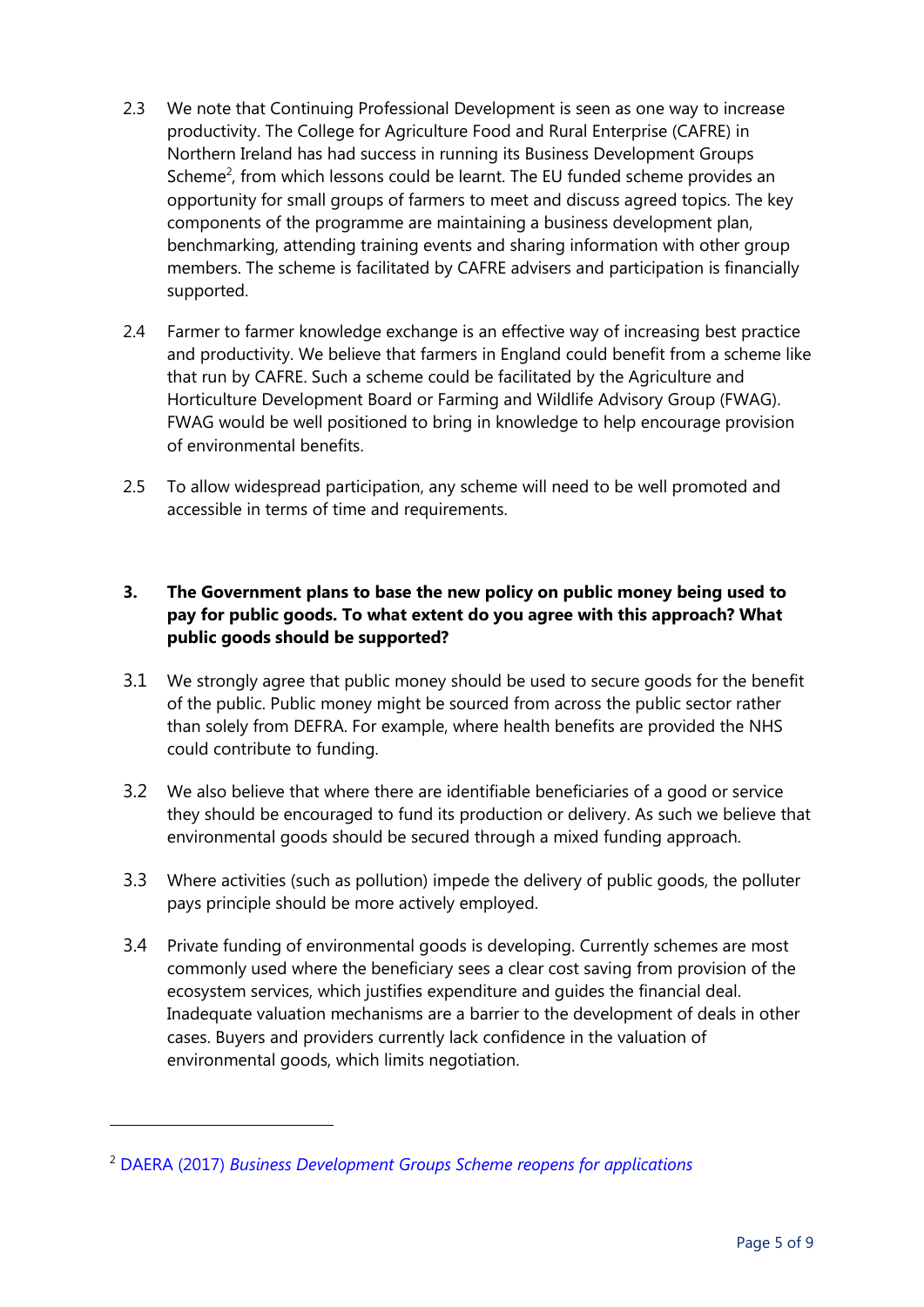- 3.5 The Government could play a role in helping establish a private ecosystems market by: researching and promoting valuation methods, acting as a first loss investor in flagship projects, providing guidance on how to deliver environmental benefits, and addressing the current lack of suitable metrics for delivery.
- 3.6 Public goods we would like to see delivered include improved biodiversity, amenity, water quality, soil health, drought reliance, flood resilience, air quality, and climate change mitigation. These public goods will provide benefits to a wide range of people as well as support production in some cases.
- 3.7 The Farming Rules for Water provide a good vehicle for improving water quality in the future. Whilst the rules do not currently provide a great deal of improvement compared to the cross-compliance requirements, they do stand independently of support schemes as regulation which applies to all farmers. In future the rules could be amended to improve the best practice baseline and to widen the scope beyond water quality.
- 3.8 We welcome the new approach to enforcement for the Farming Rules for Water and believe that farmer support and education will see better results than application of fines. We believe risk-based compliance regimes could benefit from using remote sensing data to target enforcement efforts.

## **4. How should the new policy based on supporting public goods be coordinated and delivered?**

- 4.1 Any new approach to supporting public goods should be deliverable. Past performance of the Rural Payments Agency (RPA) has been poor, hindered by IT systems that were not adequately adapted to deliver UK schemes.
- 4.2 We believe that implementation of a true Payments for Ecosystem Services (PES) approach to delivering public goods is not currently realistic because it's not sufficiently mature to be applied as widely as would be required. However, we support the direction of travel towards payments for outcomes in the longer term.
- 4.3 Current barriers to the use of a payment for outcomes approach include the need for further research on outcome measures and proxies and lack of agreement on how to account for the impact of external factors on ability to deliver outcome. Additionally, uncertain or long outcome delivery timeframes are likely to give rise to questions around appropriate timing for payments, particularly where upfront investment is needed.
- 4.4 Government use of payment for outcomes has the potential to create farmer engagement issues if a farmer has undertaken agreed actions but is not paid because the required outcome did not materialise. Payments for outcomes should exceed payments for management activities, to reflect the deliverers' increased exposure to risk, which may not be a good use of public money.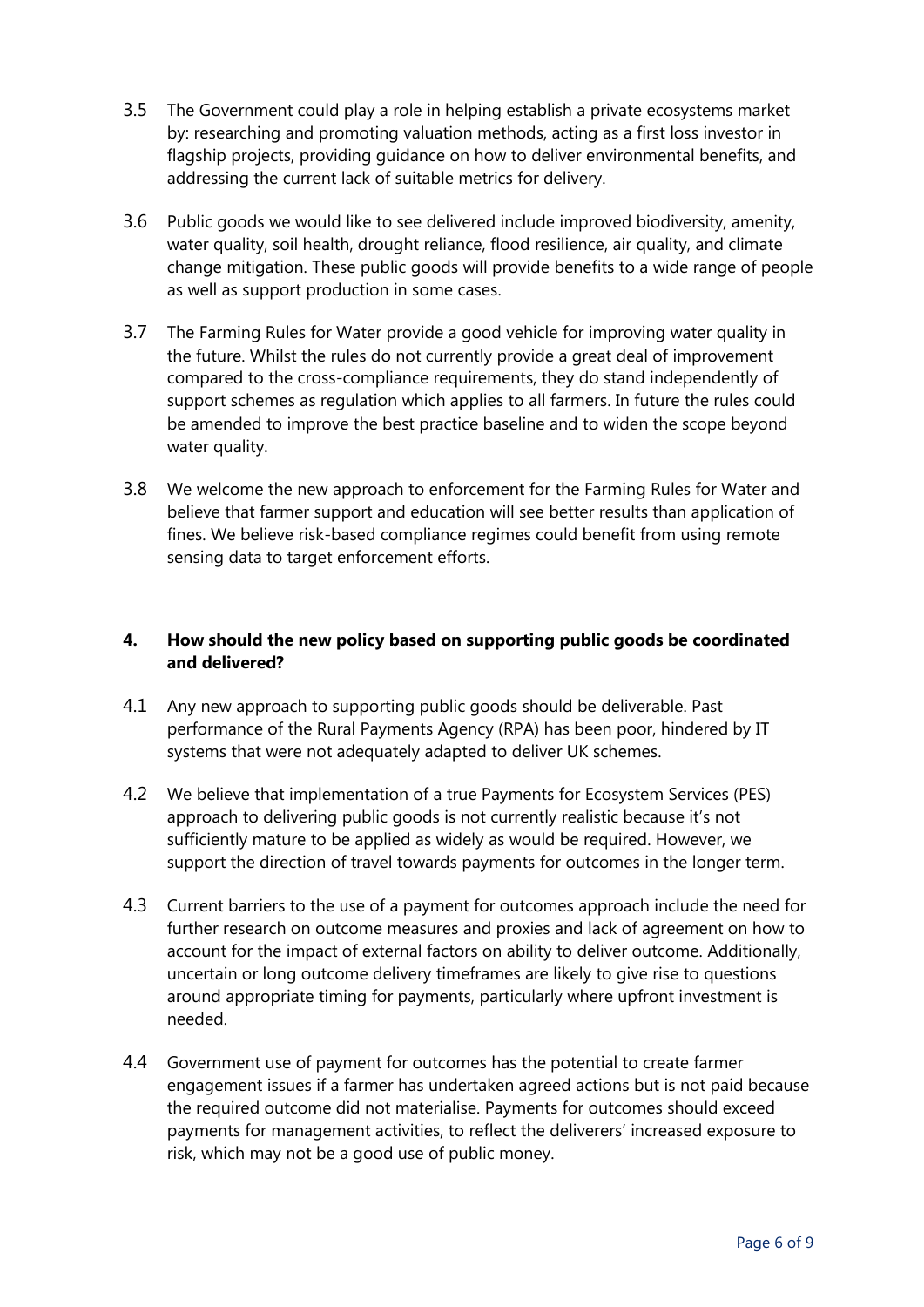- 4.5 We believe that the PES approach should develop in the private sector. This would allow risk taking farmers to trial the outcomes-focused approach, incentivised by higher returns. Alongside this we propose that the Government should support the delivery of environmental measures on a payment for management actions approach, particularly in the case of priority areas where environmental improvement is urgent.
- 4.6 As confidence in monitoring and delivery increases, risks of a payment for outcomes approach will become better understood and managed. This should improve farmer acceptance of payment for outcome approaches and increase the delivery of environmental benefits, through growth in the number of PES agreements.
- 4.7 As delivery through PES increases, Government support schemes could be reduced to a point where they only provide public benefits where there is no identifiable beneficiary, or group of beneficiaries, who could reasonably be expected to pay for its production. Actions the Government could take to support a PES approach can be seen in para 3.5.
- 4.8 Within a PES approach, individual agreements might require benefits to be delivered at different scales. For example, delivery of water quality benefits could be best achieved through a catchment approach, whereas carbon offsetting credits could be provided by planting trees within a relatively small area.
- 4.9 If a PES approach is to provide maximum benefit, separately commissioned projects at different scales need to overlap to provide landscape wide coverage. The Government could provide funding to assist the development of partnerships with the purpose of supporting integrated approaches to delivering environmental benefit.
- 4.10 The Government support scheme should facilitate wide participation through the provision of several appropriate management options for each sector. This will help provide more sites managed for environmental benefit. It may also act to assist farmers with the transition to no direct support by providing a diversification option that can work well alongside existing farming practices where designed appropriately.
- 4.11 We believe it would be appropriate for the Government scheme to continue to operate on a two-tier system, allowing wide participation at a base level and focused participation to provide high quality environmental benefits. Provision of areas of better quality habitat is important in meeting the principles of the Lawton report<sup>3</sup>.
- 4.12 The facilitation fund has been viewed as a positive way to increase farmer collaboration to provide environmental benefit over bigger areas. Supporting partnership approaches generally, including initiatives outside any Government scheme, would be beneficial in the provision of public goods.

<sup>3</sup> Professor Sir John Lawton (2010) *[Making Space for Nature: A review of England's Wildlife](http://webarchive.nationalarchives.gov.uk/20130402170324/http:/archive.defra.gov.uk/environment/biodiversity/documents/201009space-for-nature.pdf)  [Sites and Ecological Network](http://webarchive.nationalarchives.gov.uk/20130402170324/http:/archive.defra.gov.uk/environment/biodiversity/documents/201009space-for-nature.pdf)*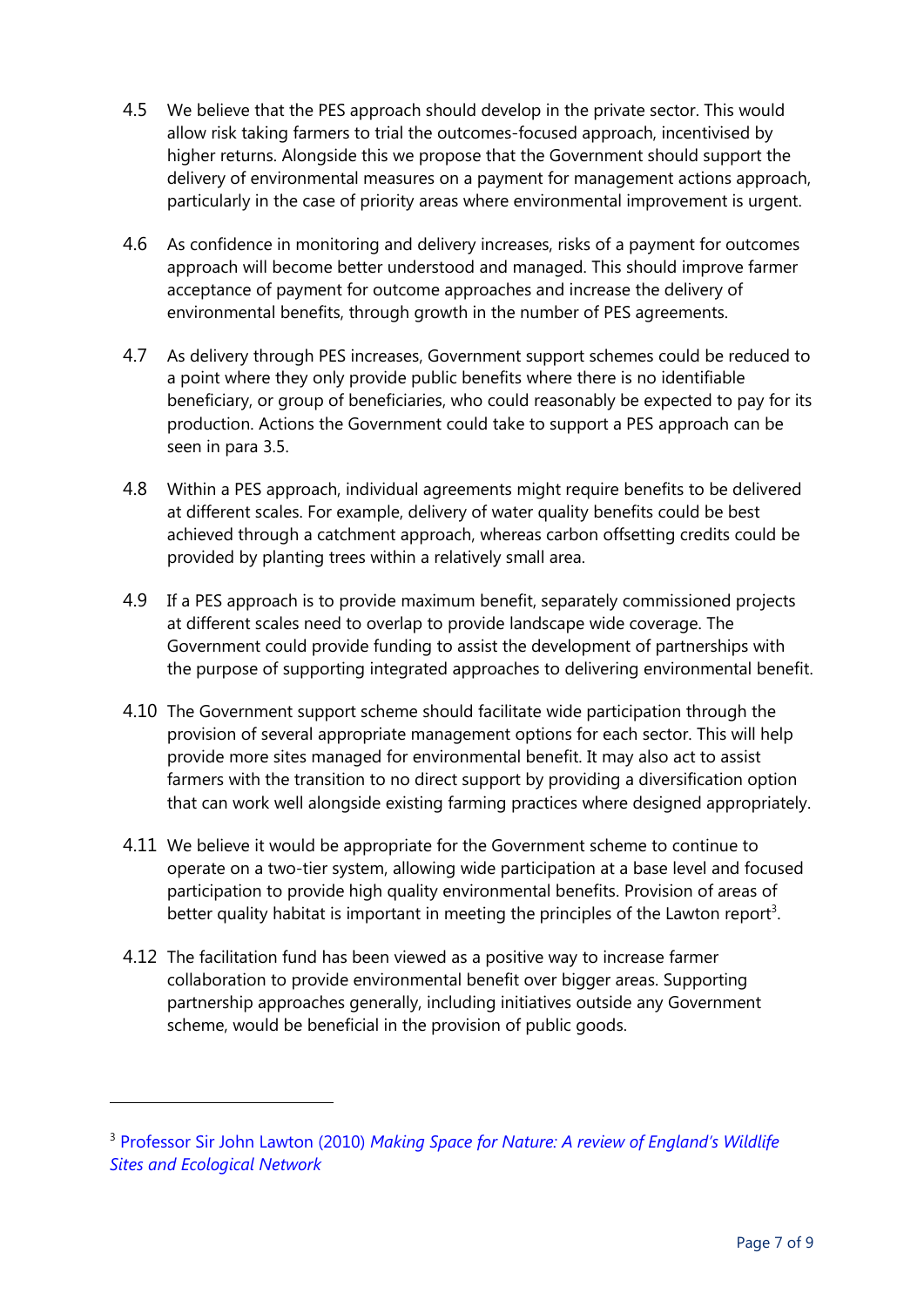4.13 To ensure the longevity of benefits provided by private PES agreements, the Government should consider the introduction of conservation covenants operable between landowners and other individuals or companies, rather than just "responsible bodies" as recommended in the 2014 Law Commission report<sup>4</sup>. Long term agrienvironment schemes would provide farmer confidence, and so possibly gain better participation rates, and secure management for longer periods.

## **5. The consultation indicates a transition period will be needed. How long should this last and what lessons can be learnt from previous implementation of agricultural policy?**

- 5.1 The transition period will need to strike a delicate balance, being neither too short to give reasonable opportunity for farmers to adapt nor so long that farmers do not feel motivated to plan and make changes to adjust to the withdrawal of support.
- 5.2 The time frame for planning decisions varies between sectors. We believe five years will be the minimum acceptable transition period. However, acceptability of that timeframe will be affected by how the transition is managed and the timing and details of trade deals that can be secured. The ability of DEFRA and the RPA to adequately communicate the vision, objectives and timeframe for the proposed changes will be critical.
- 5.3 We believe that reducing only large claimant's payments initially will not help smaller farmers in the long term. Steady reduction of all claimant's payments on a proportional basis will give a manageable decline over the transition period encouraging farmers to engage early and adapt their practices to manage the resulting financial consequences. Conversely reducing large claimant's payments first and smaller claimants payments at a later stage suggests that phasing out the payments would feel more like a cliff edge which would be far harder for farmers to manage if they have not taken the initiative to forward plan.
- 5.4 The main learning point from the implementation of previous agricultural policy is that IT systems must be fully operational before they are launched. Adjustments to the system and late payments cause considerable inconvenience.
- 5.5 During the transition, farmers are likely to be under greater financial pressure, so payment delays may be more detrimental to cash flow than in previous years. If there are to be delays, capacity to deal with financial hardship cases should be increased and banks should be encouraged to provide bridging loans.

<sup>4</sup> Law Commission (2014), *[Conservation Covenants](http://www.lawcom.gov.uk/project/conservation-covenants/#related)*